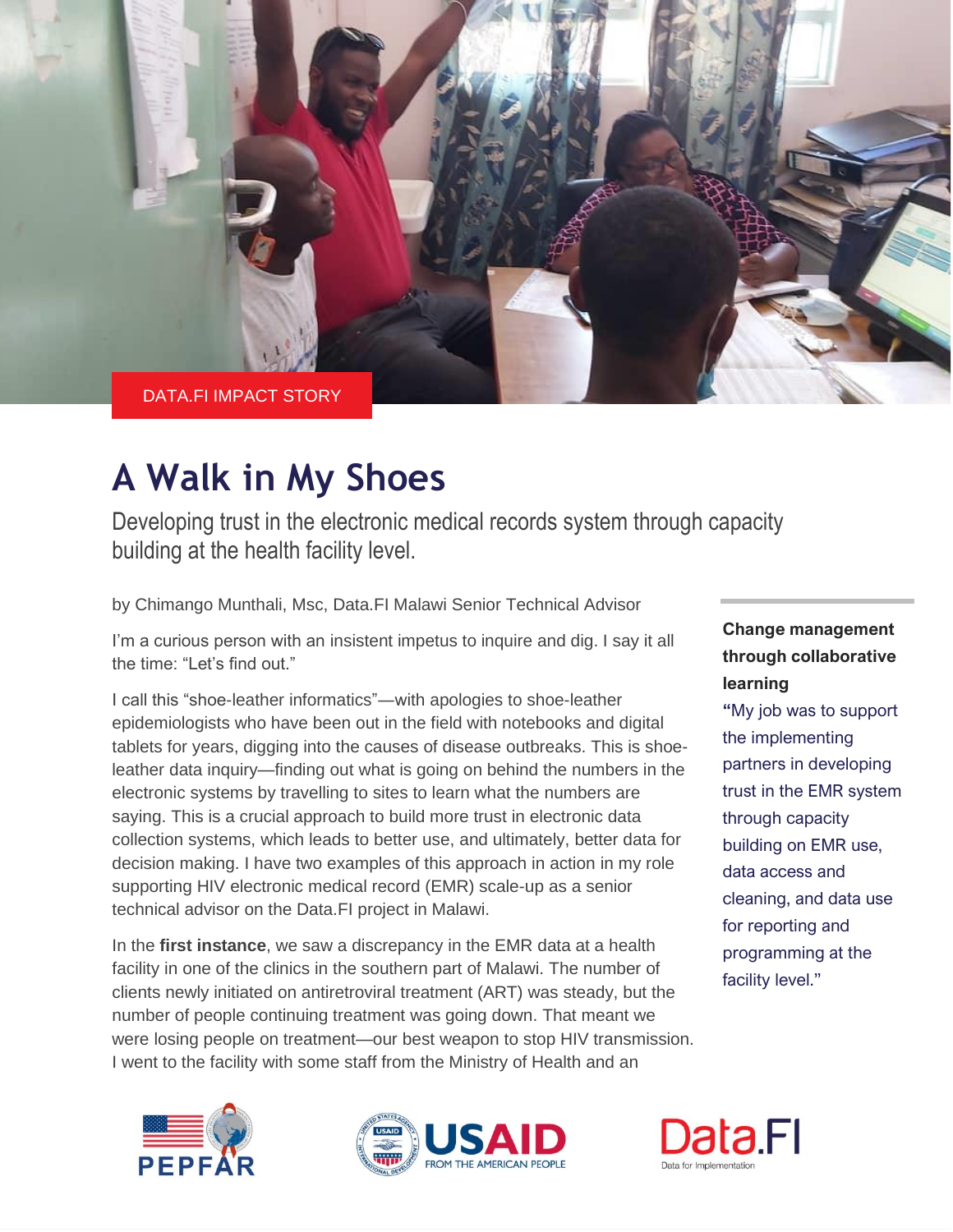implementing partner monitoring and evaluation (M&E) manager to figure out what was happening.

At the site level, we talked with providers and data handlers and dug deeper into the data. Through these conversations and our exploration of the data we realized that there was a gender discrepancy―it was almost entirely pregnant clients who were not continuing HIV treatment after being initiated.

ART services for pregnant women are chiefly provided



High-level orientation by Chimango Munthali on the eMastercard EMR at Malowa Health Centre, Malawi. Photo by Data.FI

in the antenatal care (ANC) clinic, which is supposed to have its own computer for logging ART clients, both new clients and those continuing treatment. Visiting the site, we found out they didn't have a computer, which told me it wasn't a question of more or fewer women on ART, it was a workflow issue. We had to be there on site to discover that.

Without a workstation with trained staff, pregnant women on ART were being managed using manual documentation and their data were not entered retrospectively in the EMR system. The EMR data seemed to say that pregnant women were missing ART appointments, when―in fact—it was that attendance at appointments wasn't captured in the electronic system. We developed a workaround so they could capture the data going forward. Now decision makers have an accurate picture of the numbers of people on treatment at that site. To investigate the problem, we had to add some shoe leather to the data.

The **second example of shoe-leather informatics** has to do with human motivation to use the power of data. It's often a relationship issue, as it was in the case of Malawi's EMR scale-up.

Our implementing partners working at health facilities had been tallying data by hand and then reporting it, despite having the same data in the EMR system. At first, they said they didn't see value in the EMR. In fact, they kept tallying by hand even after the EMR was introduced―a process that could take days at high-volume sites! After the hand tally, they then had to spend time entering the data into the electronic system. That double-entry was overburdening them and didn't allow them time to look at their data and understand trends to support performance improvement. My job was to support the implementing partners in developing trust in the EMR system through capacity building on EMR use, data access and cleaning, and data use for reporting and programming at the facility level.